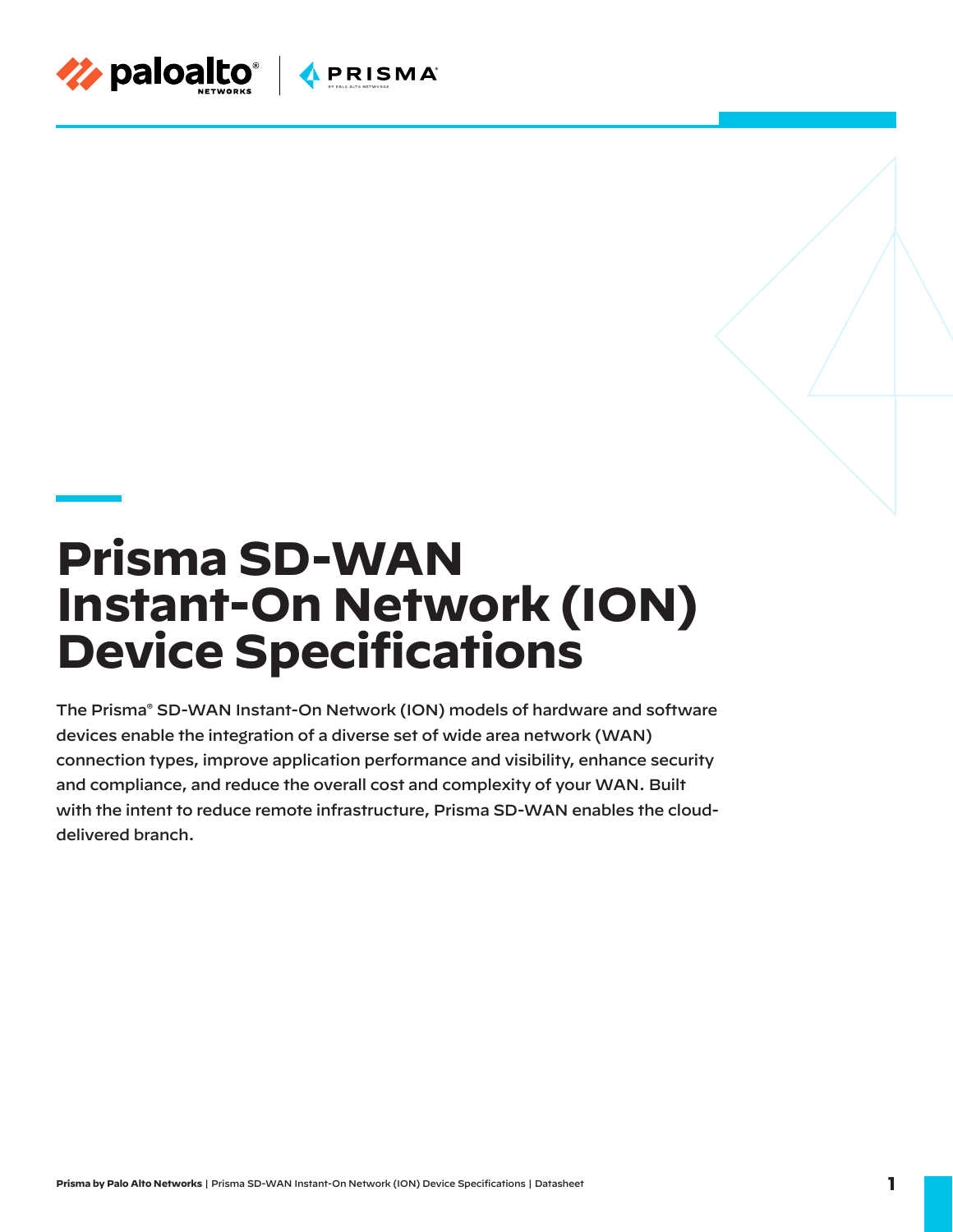Enterprises have traditionally deployed multiprotocol label switching (MPLS) networks, using hardware routers to connect branch offices to centralized data centers. With cloud adoption on the rise, end user applications like videoconferencing and office productivity solutions are increasingly delivered as cloud services. Legacy WAN architectures have debilitating limitations when organizations attempt to migrate to the cloud or utilize commodity internet connections in their branch offices.

For SD-WAN, you need a networking solution that:

- Steers traffic and defines networking and security policies from an application-centric perspective rather than a packet-based one.
- Minimizes manual operations and enables agile DevOps deployments via API integrations.
- Supports cloud-delivered branch architecture by enabling all branch infrastructure, such as networking and security, to be delivered from the cloud.

#### **Benefits**

Prisma SD-WAN ION devices offer:

- **• Seamless integration with third-party services using CloudBlades:** Automate deployments of third-party entities, simplifying security, operations, collaboration, and multicloud connectivity.
- **• Zero-touch provisioning and deployment:** Gain the advantage of automatic configuration and device claiming.
- **• Instant visibility into application performance:** Understand how applications are performing and identify the root cause of app performance issues.
- **• Cloud and SaaS application deployment confidence:** Meet the required performance and availability demands, including remote office WAN high availability, bandwidth, consistent latency, and dynamic path selection.

#### **Features**

Alongside these benefits, take advantage of:

- **• Integrated 5G:** Prisma SD-WAN is expanding its lightweight appliance portfolio to include the ION 1200 with integrated 5G. With this new appliance, organizations can ensure optimal uptime with 5G leveraged as a backup WAN transport for business-critical applications. In addition, businesses with ATM/kiosks that require cellular as their primary WAN can simply deploy this appliance and guarantee uptime and productivity.
- **• Advanced AIOps capabilities:** Prisma SD-WAN AIOps capabilities provide rich telemetry of network insights, allowing admins to perform granular trend analysis and create unique network conditions that can automate tedious manual tasks. AIOps in Prisma SD-WAN can immediately identify a common parent event among all event alarms. It will also be used for fault analytics capabilities and automated statistical analysis. In addition to event correlation and analysis, admins can gain greater control over events with automatic prioritization, allowing them to easily pinpoint issues and reduce time to resolution.
- **• Autonomous Digital Experience Management (ADEM):** Palo Alto Networks Prisma SASE with ADEM capabilities now extends to both mobile users and branch users, allowing organizations to gain end-to-end visibility and segment-wise insights across the entire SASE service delivery path regardless of where their users are located. ADEM on Prisma SD-WAN can help ensure the best digital experience for branches by providing observability in the cloud and across multiple WAN paths.
- **• CloudBlades:** The CloudBlades platform enables the seamless integration of branch services into the SASE fabric without needing to update your branch appliances or controllers, eliminating service disruptions and complexity. This API-based integration of the branch CPE provides a centralized platform for programming as well as an app-flow engine at the CPE, access to Prisma SD-WAN telemetry, and secure authenticated API access to Prisma SD-WAN CPE and systems. As a result, businesses can easily enable the cloud-delivered branch and simplify management and operations.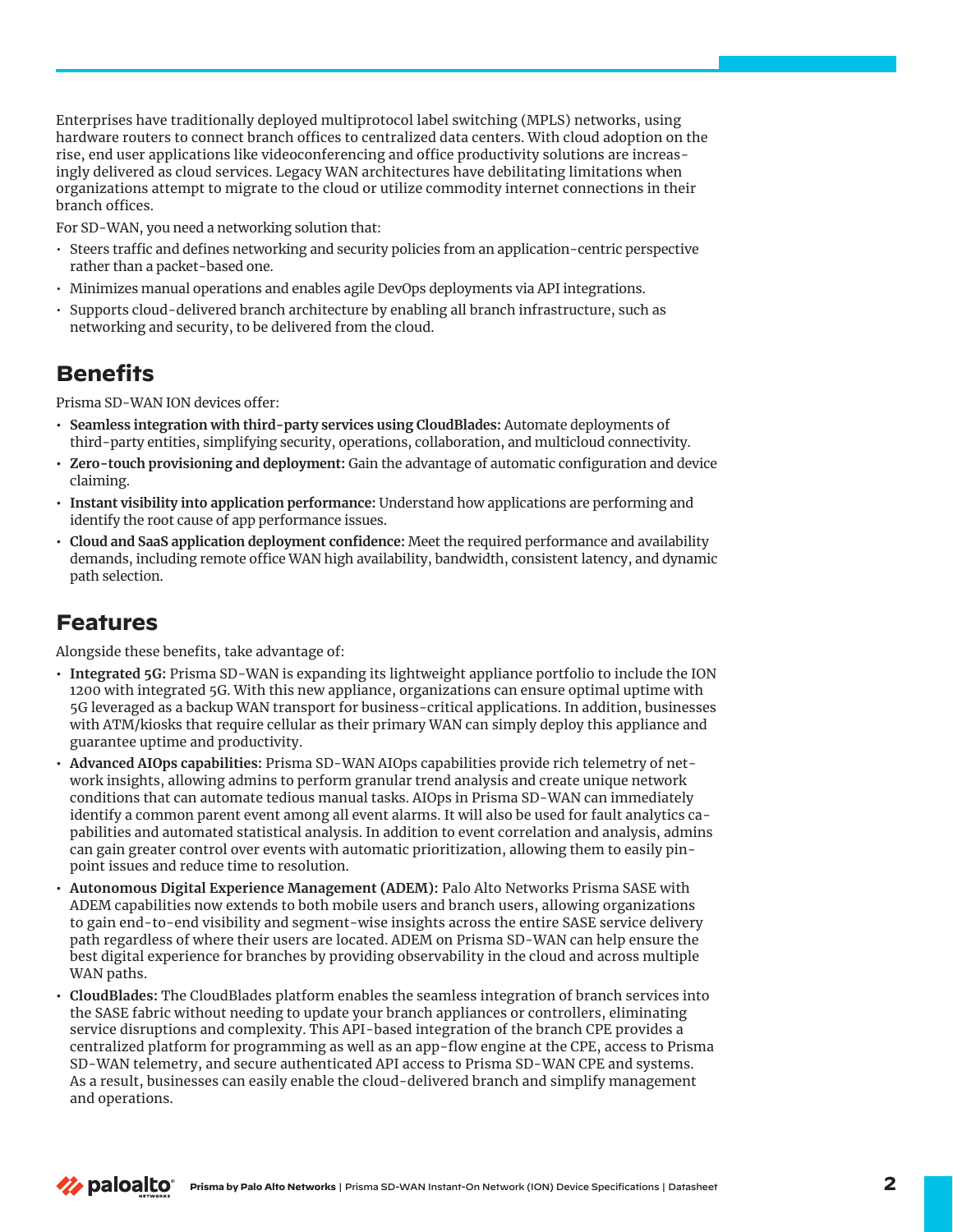- **• Zone-based firewall:** Prisma SD-WAN ION devices include an application-based, zone-based firewall (ZBFW) configured using the same top-down, application-centric policies used for performance and path selection, ensuring compliance across different network circuits and interfaces. Our ZBFW is a lightweight security solution used for securing the WAN perimeter and segmenting traffic within a branch site. Further, ION devices can be configured to use on-premises security devices or external, hosted security services to provide further security for remote offices.
- **• Deep SD-WAN analysis license:** Prisma SD-WAN provides unparalleled, actionable insights into the health and performance of your WAN application and links to help with network planning, problem resolution, and analytics. With instant visibility into application performance, you can better understand your network health and usage to determine more effective policy decisions on your network.
- **• ADEM license**: Organizations can leverage real and synthetic traffic analysis for both user endpoints and IoT devices to easily pinpoint issues.
- **• Prisma SD-WAN DVR license**: With this optional license, you can retain and access up to 90 days of statistics, policy, configuration, alarms, and alerts. Network DVR is licensed per ION device.
- **• Prisma SD-WAN report license**: With this optional license, you have access to autogenerated and downloadable reports, giving network operators insight across various dimensions of their entire Prisma SD-WAN fabric. For example, utilization trends and hotspots to help customers determine if you need to do circuit upgrades or simply adjust your policies.
- **• High availability (HA):** ION devices feature the industry's only HA deployment model that can survive a device failure and still preserve 100% of WAN capacity at a branch site.

## **Modes of Operation**

All aspects of configuration, management, and monitoring of ION hardware and software devices are performed from the multitenant Prisma SD-WAN cloud management portal, eliminating the need to individually configure devices at each location. No additional servers or storage are required.

Managed through the central cloud controller, ION devices include two modes of operation. In analytics mode, the solution provides end-to-end visibility and analytics of your applications and networks, operating independently of the full suite of Prisma SD-WAN capabilities. ION devices are deployed in the network at the WAN edge and automatically begin examining application data on the network to identify the application and measure several key performance indicators of each session. Statistics from your network are stored securely in the Prisma SD-WAN cloud management portal, which can be used to configure ION devices, define applications and sites, and monitor end-to-end application performance and availability.

In control mode, Prisma SD-WAN builds on the visibility and analytics foundation set by analytics mode and allows the ION devices to begin intelligently taking action based on policy for performance, compliance, and security. Routing functions, including path selection, prioritization, and security, can be integrated into the ION device to reduce the amount of hardware and operational expenses associated with each remote office.

# **Software Subscriptions**

Prisma SD-WAN is licensed as a branch by bandwidth or with unlimited bandwidth for data center deployments. A software subscription must be selected for each ION device deployed. Options for software subscriptions include 25Mbps, 50Mbps, 150Mbps, 250Mbps, 500Mbps, 1Gbps, 2.5Gbps, and data center.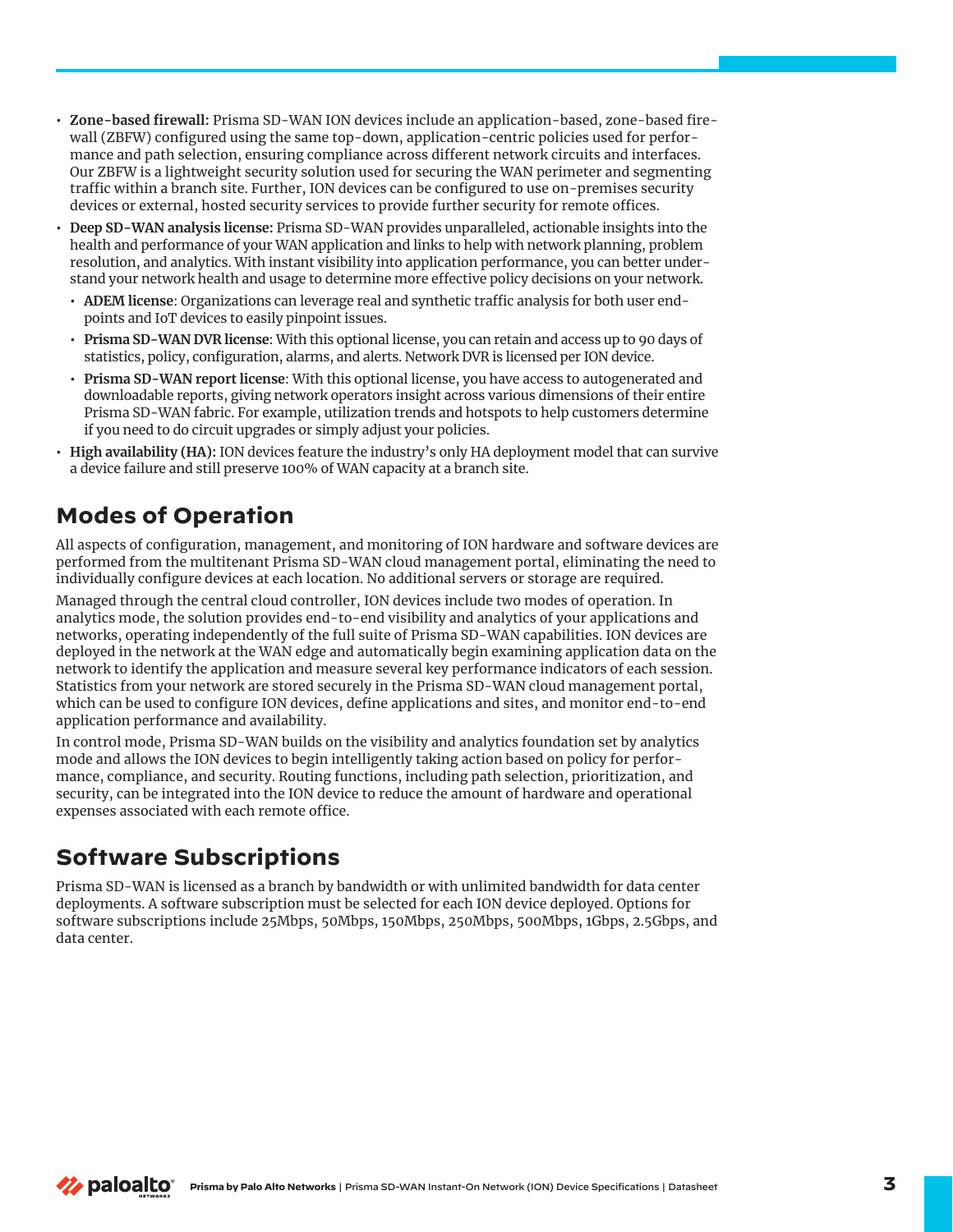### **Hardware Model Specifications**

Prisma SD-WAN ION devices come in both hardware and software form factors to meet the needs of any location and deployment scenario. All ION devices are built with FIPS 140-2 as a security baseline. Encryption keys are specific to each customer and device, and they are rotated frequently, ensuring compliance mandates are met.



\* ION 3000 ports can be configured as discrete ports or as fail-to-wire pairs.

† All IONs have an AUX port, which you can connect at a baud rate of 115200 for out-of-band management.

‡ Encrypted throughput is measured with 1400 byte packets.